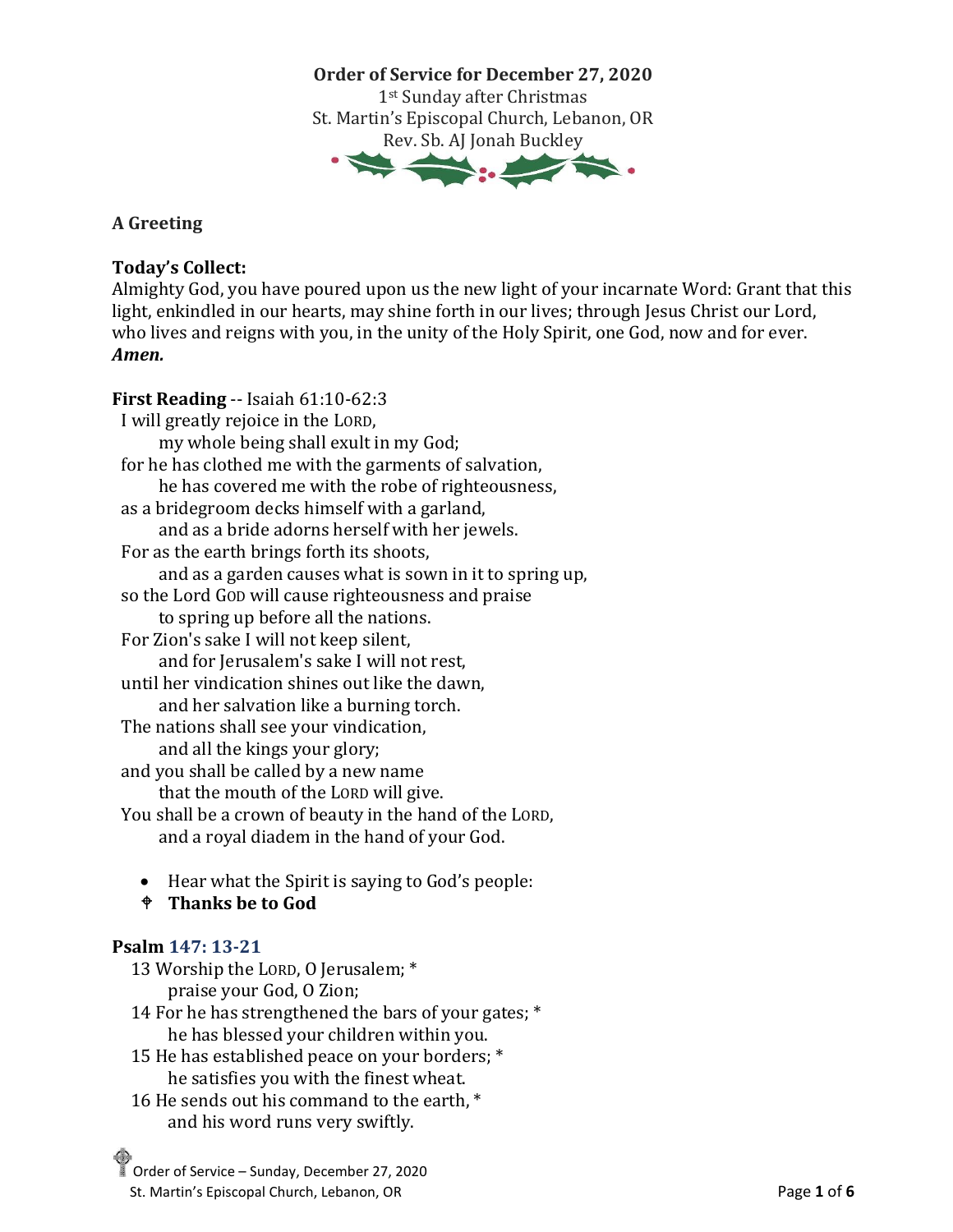17 He gives snow like wool; \*

he scatters hoarfrost like ashes.

- 18 He scatters his hail like bread crumbs; \* who can stand against his cold?
- 19 He sends forth his word and melts them; \* he blows with his wind, and the waters flow.
- 20 He declares his word to Jacob, \* his statutes and his judgments to Israel.
- 21 He has not done so to any other nation; \* to them he has not revealed his judgments. Hallelujah!

# **Second Lesson –** Galatians 3:23-25; 4:4-7

Now before faith came, we were imprisoned and guarded under the law until faith would be revealed. Therefore the law was our disciplinarian until Christ came, so that we might be justified by faith. But now that faith has come, we are no longer subject to a disciplinarian.

But when the fullness of time had come, God sent his Son, born of a woman, born under the law, in order to redeem those who were under the law, so that we might receive adoption as children. And because you are children, God has sent the Spirit of his Son into our hearts, crying, "Abba! Father!" So you are no longer a slave but a child, and if a child then also an heir, through God.

- $\bullet$  Hear what the Spirit is saying to God's people:
- **Thanks be to God**

# **A Reading from the Gospel of John 1:1-18**

In the beginning was the Word, and the Word was with God, and the Word was God. He was in the beginning with God. All things came into being through him, and without him not one thing came into being. What has come into being in him was life, and the life was the light of all people. The light shines in the darkness, and the darkness did not overcome it.

There was a man sent from God, whose name was John. He came as a witness to testify to the light, so that all might believe through him. He himself was not the light, but he came to testify to the light. The true light, which enlightens everyone, was coming into the world.

He was in the world, and the world came into being through him; yet the world did not know him. He came to what was his own, and his own people: did not accept him. But to all who received him, who believed in his name, he gave power to become children of God, who were born, not of blood or of the will of the flesh or of the will of man, but of God.

And the Word became flesh and lived among us, and we have seen his glory, the glory as of a father's only son, full of grace and truth. (John testified to him and cried out, "This was he of whom I said, 'He who comes after me ranks ahead of me because he was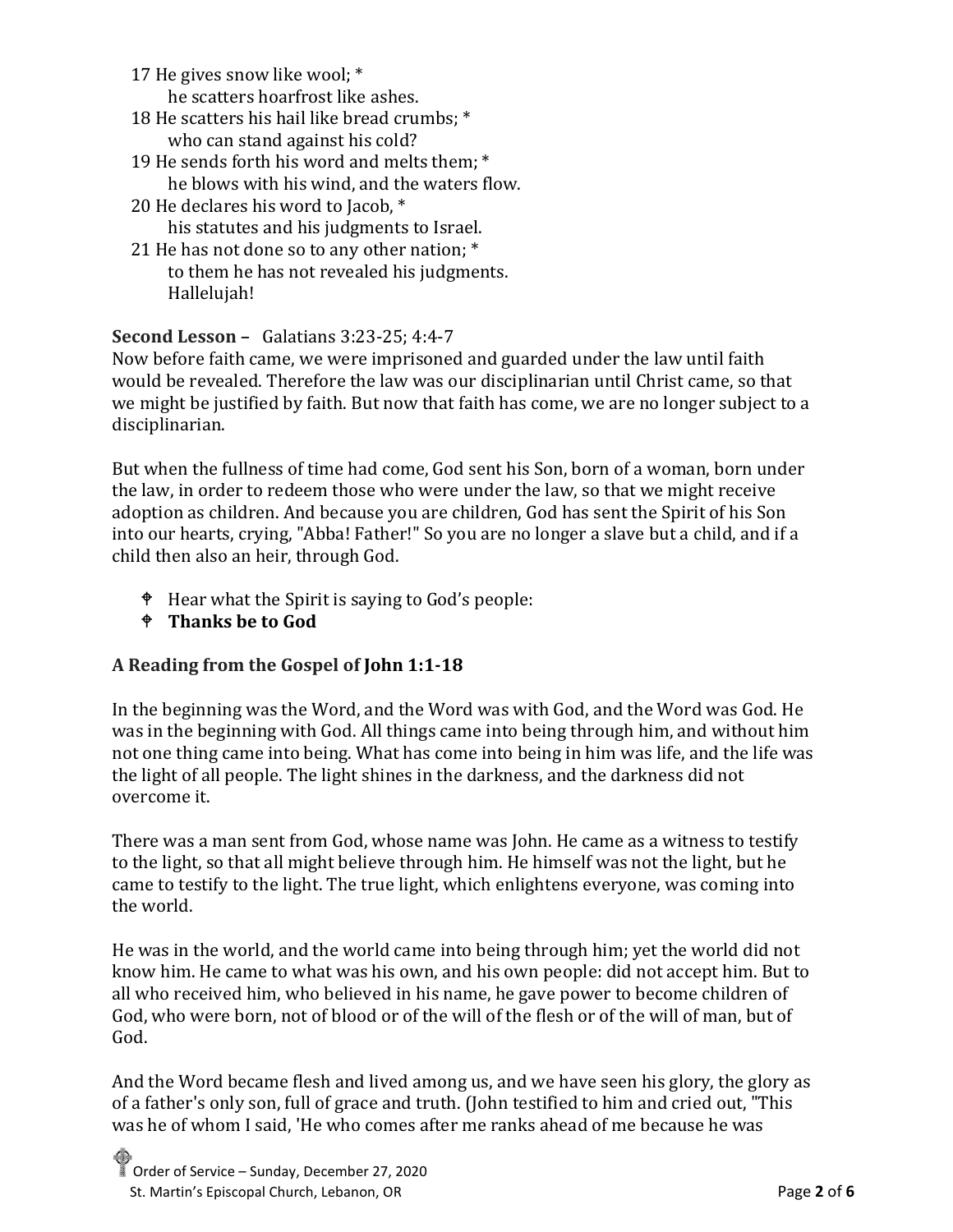before me.'") From his fullness we have all received, grace upon grace. The law indeed was given through Moses; grace and truth came through Jesus Christ. No one has ever seen God. It is God the only Son, who is close to the Father's heart, who has made him known.

- This is the Gospel of the Lord
- **Thanks be to God**

## **Homily** *"Yet the World Did Not Know Him"* **The Rev. Sb. AJ Jonah Buckley**

Sometimes I trace my hands along my husband's face, sometimes I spend hours listening to his stories (he's quite a bard so he never runs out of stories), sometimes it's the relief of the way we fit together perfectly when snuggled up in bed or on the couch, or the way he'll get me a hot chocolate without me asking or how for Christmas last year he spent hours upon hours hand-carving a beard comb; the perfect gift for a transman excitedly awaiting my beard to come in. It's \*almost\* long enough, a year later, to use the comb. He just knows. It's these ways and many more that often have me realizing that this man really knows me; he gets me, in all the ways, big and small. And we also talk about how we look forward to each new year getting to know each other more and more because we can never really know each other fully. We're always changing and growing, so in growing old together, we choose to keep learning to love each other best over and over again. We probably know each other better than anyone knows either of us. This is the context in which I've come to understand what it means to love someone else. So when I think about God, and God's love for us, I think of it through the context of my love for Finn.

Yet, I still cannot even begin to fathom the depths of God's love for humanity and all creation. God knows us infinitely more than even we know each other. God sang all life into being. Each and every one of us. God is there in our waking and our sleeping, our dreams and hopes and fears. God knows it all. And not in like some creepy stalker-ish kind of way, but in a "so that I can love you better" way. That's what I'm talking about. And, I don't know about you, but that blows my mind when I think about it. To be SO intimately KNOWN, and unlike my fears might tell me, God doesn't go running away, but towards us. I think that it is in loving one another, in loving our neighbor, in loving ourselves---truly loving, that we get to know God, and get a glimpse of the magnitude of the love God has for us, of how God knows us.

Our readings today are a great depiction of God's love story with humanity that began before there was even life on Earth...when it was just a mess of molecules and potential, God spoke it into being. That's what we mean by "in the beginning." This is more than a "once upon a time" of a fairy tale. It is a literary connection to Genesis and the first words of the Bible: "In the beginning." There is no time that God was not intimately involved in light and life. God is present and within all things. There's this pervasiveness to God that if it were in the ocean we would call it God-infested waters.

I cannot help but think of God when I'm watching a nature documentary--one of those many ones narrated by David Attenborough...I am a huge nerd for them; I can't get enough of them. This leaves me speechless already, but then, then there's the unspeakable intimacy of Jesus' birth. Jesus, the Word, becomes Flesh and dwells among us. Abides with us. Lives among us. Emmanuel--God with us. Not God above us, far off in heaven, or in our minds, but in our hearts, our lives, our flesh. God-within-us.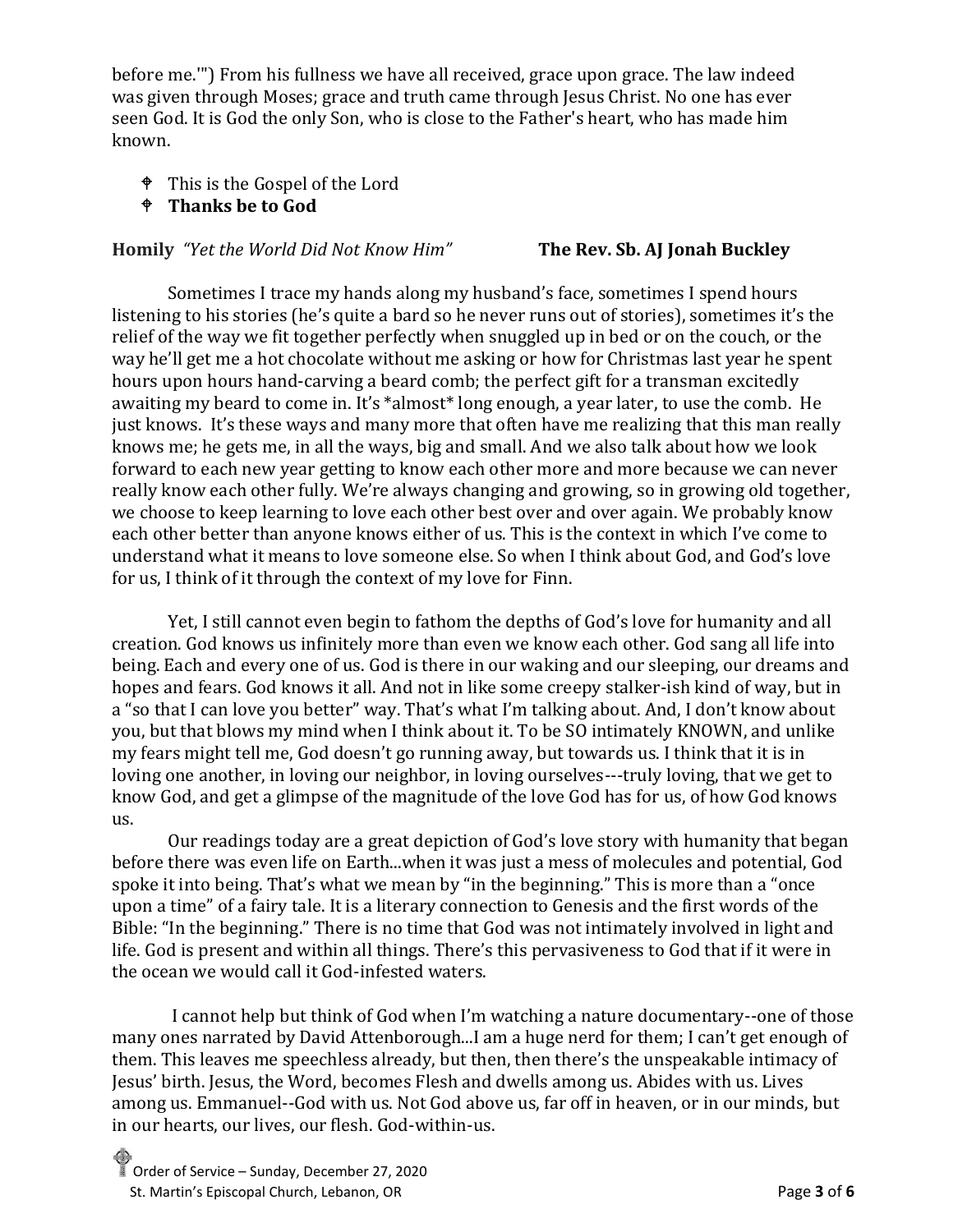This is what John is witnessing so that we might also have that intimacy with God. That, we, too, may be children of God. The bond between parent and child is unique, more so between God and each of us as God's children. This is a God that isn't afraid to get hands dirty; this is a God that isn't afraid of rejection. This is a God that was born into the very same world God's own children inhabit to experience the human experience. I sometimes think God did so as an expression of empathy, to understand, to know us better. Knowing the names of all the stars, calling them all by name; knowing the names of all the people and creatures, walking beside them in the garden wasn't enough; I think God wanted to know us better, that God saw us suffering and sent Jesus, the Messiah to be born, and to show us another way. That God wanted to understand what it was like to suffer, to be human all in the name of love and compassion and mercy and lovingkindness.

And, we, as God's children, become heirs to that kingdom, that way of being. God's love for us doesn't stop at knowing us, at sending Jesus, God's love goes on to inspire us to love differently, to live differently, to forgive differently, to a whole other way of being, a whole new way of seeing. God's way of loving is topsy-turvy to the way we're used to it being. It's not a love of the rich at the expense of the poor. It's becoming human in the form of a poor person, a humble person, a vulnerable person---the Christ child. With God, it's never what we'd expect. God sends his Holy Spirit, too, that we might come to know the Christ child, and in our hearts cry "Abba! Father!" as the Letter to the Galatians exclaims. As God calls out to us, knows us intimately, we cry out to God. For thousands of years humans have come to know God in Jesus, and that surely says something.

And, yet....the Christ child, born in the world, and the world came into being through God, and yet, and yet….we were clueless, we are clueless. We wander. We, sometimes arrogantly, think we know better than God. His own hometown doesn't recognize him and runs him out of town. Theologians do their best to corner the market on knowing God, but even the greatest theologians and mystics never truly know God the way Jesus knows God, as God's child, as fully human and fully divine.

I think this time of year we get closer to understanding the miracle of birth, but not just any birth, the birth of the messiah, as something wholly other. The shepherds, the lowly, poor outcasts got it. They knew this wasn't just any child, that this was the long-awaited Messiah, and they immediately went out to proclaim it.

In fact, often through the stories we have of Jesus' time on earth expressed through the gospels, it's the poor, the women, the widows, those who are blind, the orphaned, the little children--the ones viewed as the least of these by society--who seem to get it first. So, John writes his gospel in hopes that his bearing witness might help others to see the miracle of the birth of the Messiah, of the Christ child. And, we as preachers, are given the task of trying to express this love of God, this way God comes to know us through Christ, with words that always seem to fall short, with metaphors that can never quite get it, with a knowledge that seems to be always lacking.

And maybe that's okay. Maybe that's part of the draw. Maybe that's part of why we tell this story year after year. Because there's always more to know about God, about Jesus. Maybe we can get drawn into the story in different ways this year. Maybe this year will be the year. Maybe this year, as our life comes into being day by day through Christ, we'll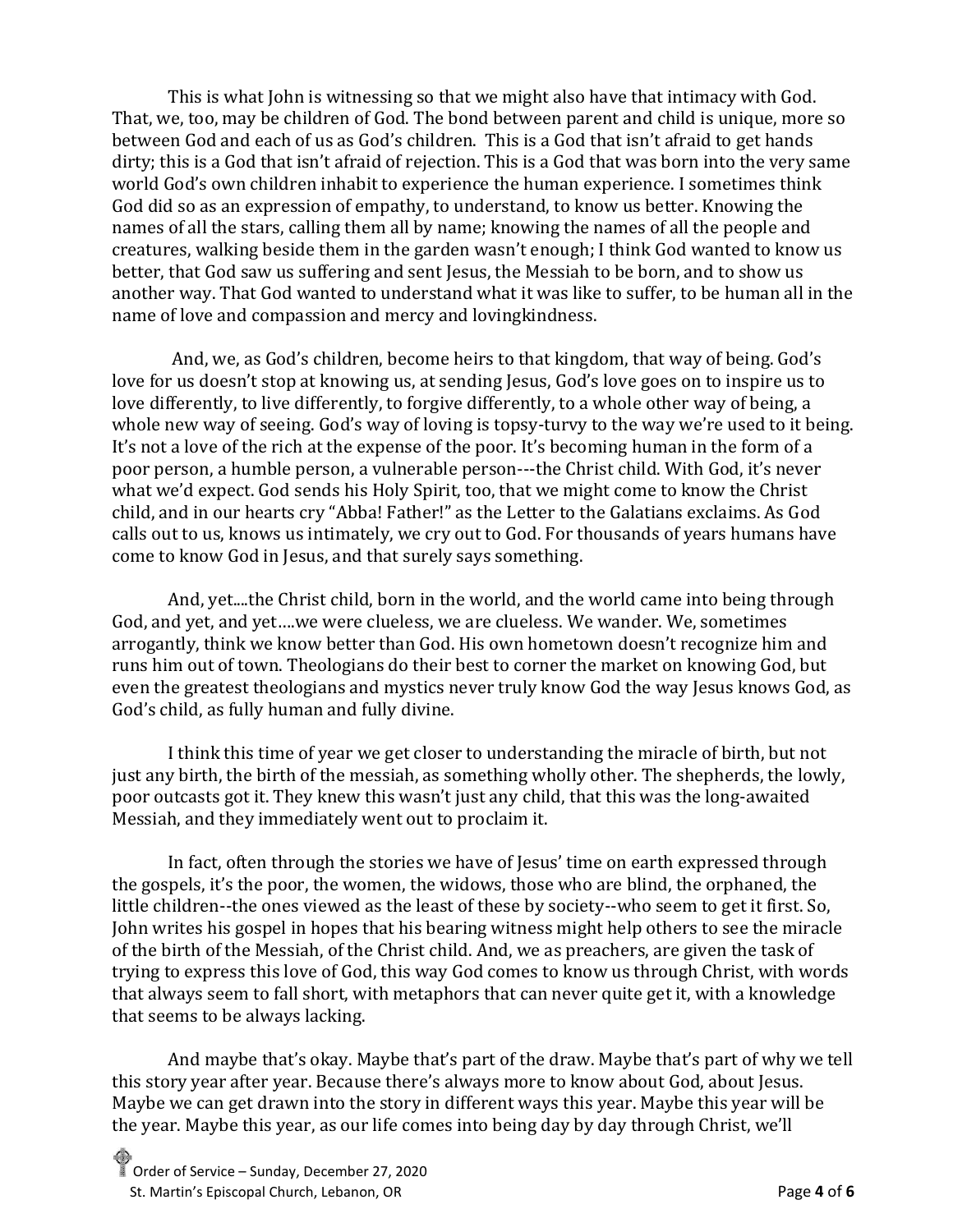recognize this gift from God--his own child, Jesus--to the world. Maybe we'll see how dearly God wishes to know us. How desperately God reaches out to us, to get to know us, to get to love us, to be in an intimate relationship with us.

That is my hope for each of you. That 2021 will be the year where you're able to see how desperately in love with you, with the world God is, and reflect that same love to those whom you meet. The world could surely use more love. The days can be dark, the days can be cold, the days can be despairing, the days can make us want to give up--but Jesus is the light, Jesus is a warm fire around the hearth, Jesus is hope, Jesus, the Christ Child, is born to us, to swallow up darkness, to bring life where there's death, to show us grace and truth. May that light shine through you to the world. You are loved deeply, fully, completely, by a God who sent his only child to live among us. Pass it on to those who need to hear it, and treasure it in your hearts. *Amen.*

# **Prayers of the People:** *A Special form for Christmas I*

As we join the whole creation and celebrate with joy the Word made flesh, let us offer prayers to God who dwells among us to the end of time.

By the wedding of the human and divine natures in Christ Jesus. Lord, hear us. *People:* Lord, graciously hear us.

For Michael our Presiding Bishop, Michael our Bishop, Diana our Bishop-Elect, for the clergy and deacons and all who minister in Christ, and for all the holy people: of God. Lord, hear us. *People:* Lord, graciously hear us.

For all believers who put their trust in the incarnate Son of God. Lord, hear us. *People:* Lord, graciously hear us.

For the leaders of the nations and all in authority, and for peace and justice. Lord, hear us. *People:* Lord, graciously hear us.

For the conversion of the whole human race to our blessed Lord and Savior Jesus Christ. Lord, hear us.

*People:* Lord, graciously hear us.

For travelers, for the sick and the suffering, for the hungry and the oppressed, for those in prison, and for the dying, especially those on our prayer list and those we remember now. Lord, hear us.

*People:* Lord, graciously hear us.

For those who sleep in Christ, and for those whose faith is known to God alone, especially those whom we now name. Lord, hear us. *People:* Lord, graciously hear us.

For our deliverance from all affliction, strife, and need. Lord, hear us. *People:* Lord, graciously hear us.